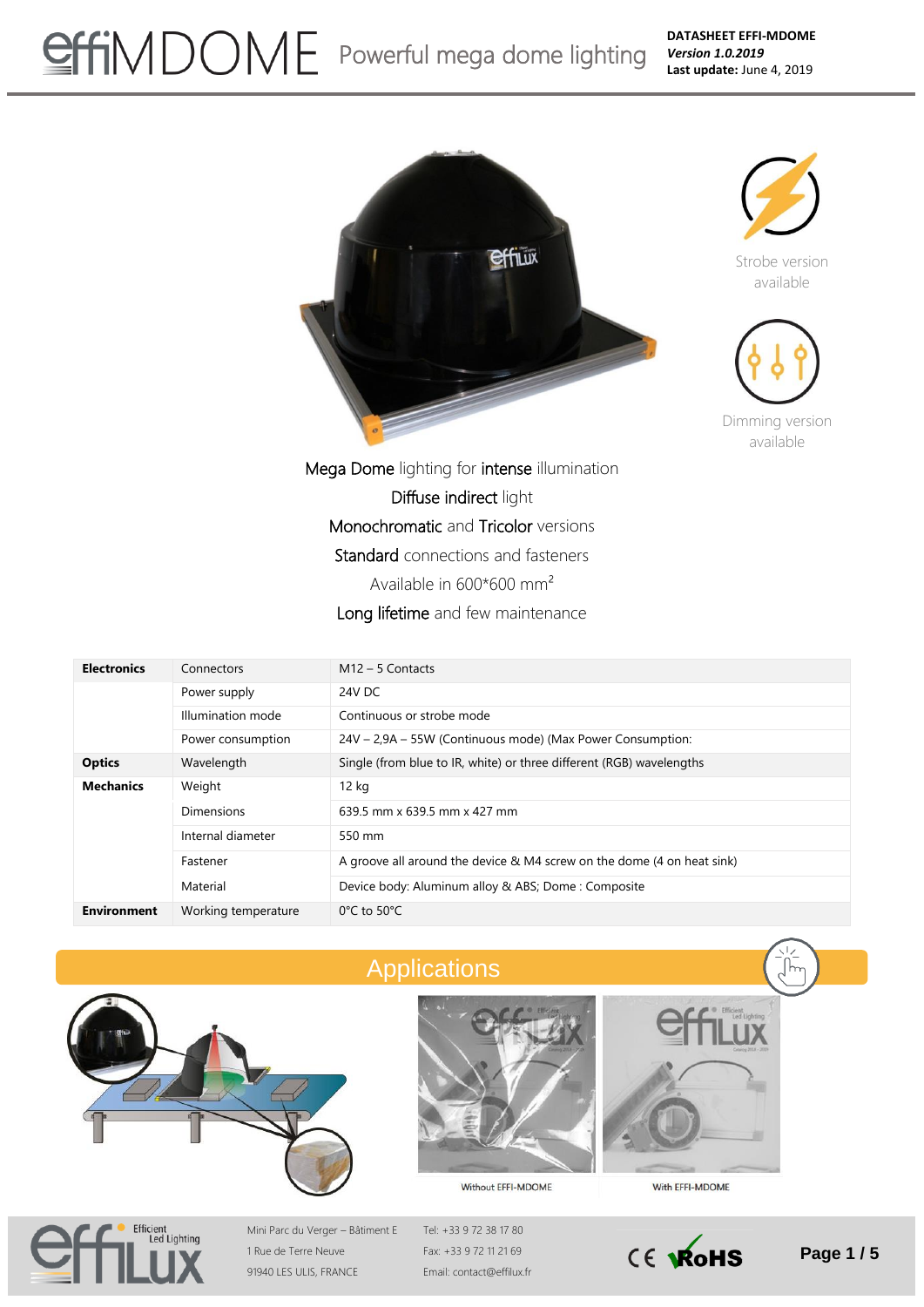### Part Number

| Reference:<br>EFFI-MDOME-XXX-YYY                                             |                     |           |                  |                                                                       |                                             |
|------------------------------------------------------------------------------|---------------------|-----------|------------------|-----------------------------------------------------------------------|---------------------------------------------|
| <b>XXX:</b> Size (mm)                                                        |                     |           |                  |                                                                       |                                             |
| 600                                                                          |                     |           |                  |                                                                       |                                             |
| <b>YYY:</b> Color / Wavelength (nm) (other wavelengths available on request) |                     |           |                  |                                                                       |                                             |
| $\bullet$ Blue 465                                                           | $\bullet$ Green 525 | • Red 625 | $\bullet$ IR 850 | $\circ$ White 000<br>$(T^{\circ} = 5500 \text{ K} \pm 500 \text{ K})$ | Tricolor version<br>Red / Green / Blue: RGB |

## Electronical considerations



#### **M12 connector**  Contact arrangement Number Color Contact Designation **Monochrome** version Designation **RGB** version *M12 Male connector* 1 Brown +24V +24V 2 White n.a. Blue PNP TRIG<sup>(1)</sup> Max 24V DC – Analog Voltage 3 Blue GND GND 4 Black PNP TRIGGER<sup>(1)</sup> (trigger for rising edge) for Auto-strobe Light ON if  $V_{PNP}$  > 3V DC Max 24V DC – Analog Voltage Red PNP TRIG(1) Max 24V DC – Analog Voltage 5 Grey n.a. Green PNP TRIG(1) Max 24V DC – Analog Voltage **Contact arrangement**



(1) Or DIM if ELS version is chosen



Mini Parc du Verger – Bâtiment E 1 Rue de Terre Neuve 91940 LES ULIS, FRANCE

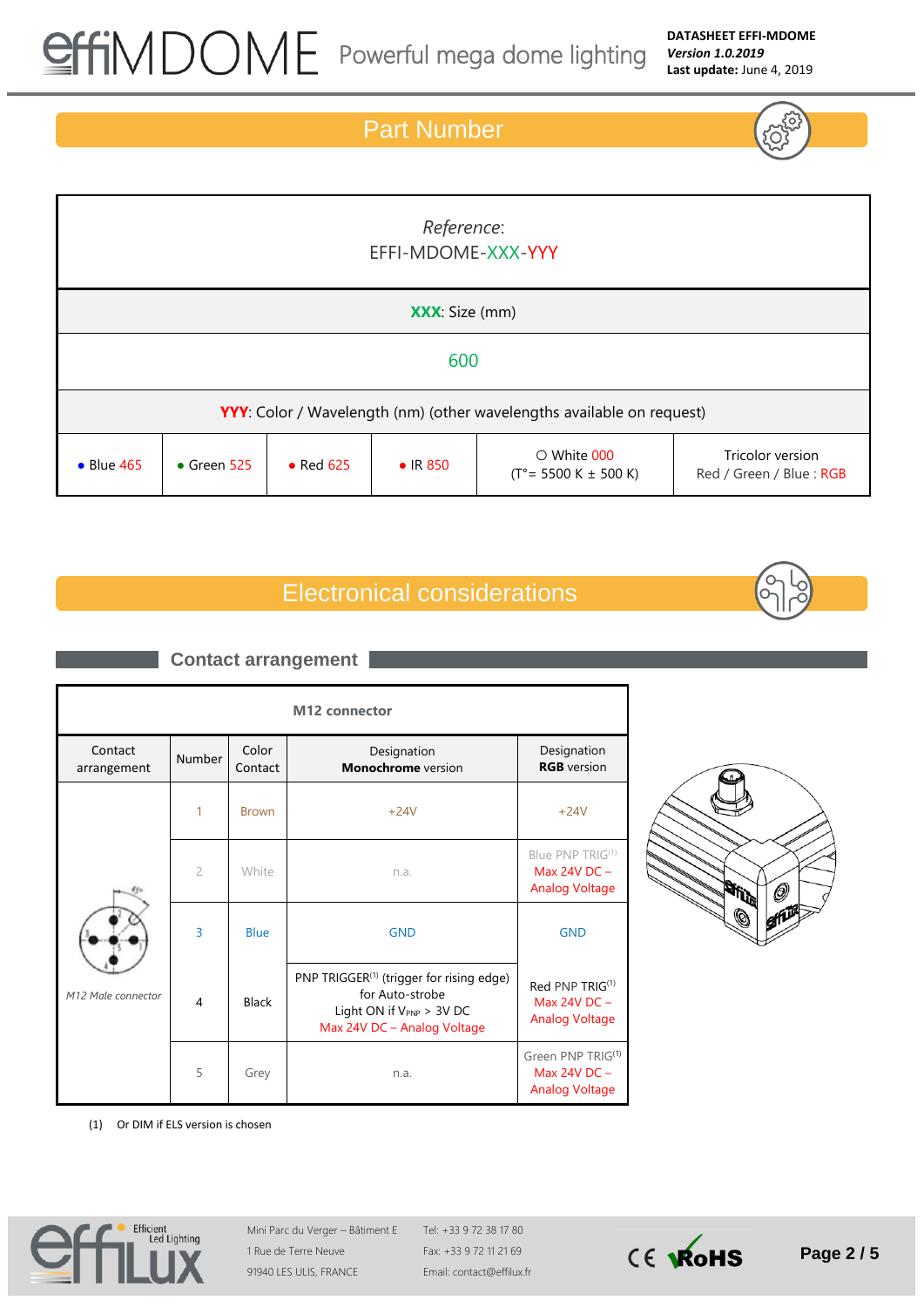# SHIMDOME Powerful mega dome lighting

**Electronic Version**





#### **Power supply**

| <b>Max Electrical power consumption (W)</b> |            |                  |                  |  |
|---------------------------------------------|------------|------------------|------------------|--|
| Auto-strobe                                 |            | <b>ELS 350mA</b> | <b>ELS 125mA</b> |  |
| $PPeak_2s$                                  | $P_{CW}^*$ |                  |                  |  |
| 155                                         | e e<br>ככ  | e e<br>ככ        | 25               |  |

| TRIG consumption (mA) |      |      | DIM consumption (mA) |
|-----------------------|------|------|----------------------|
| @5V                   | @10V | @24V |                      |
| 0.15                  |      | 0.7  | $0.8$ mA $@24V$      |



Mini Parc du Verger – Bâtiment E 1 Rue de Terre Neuve 91940 LES ULIS, FRANCE

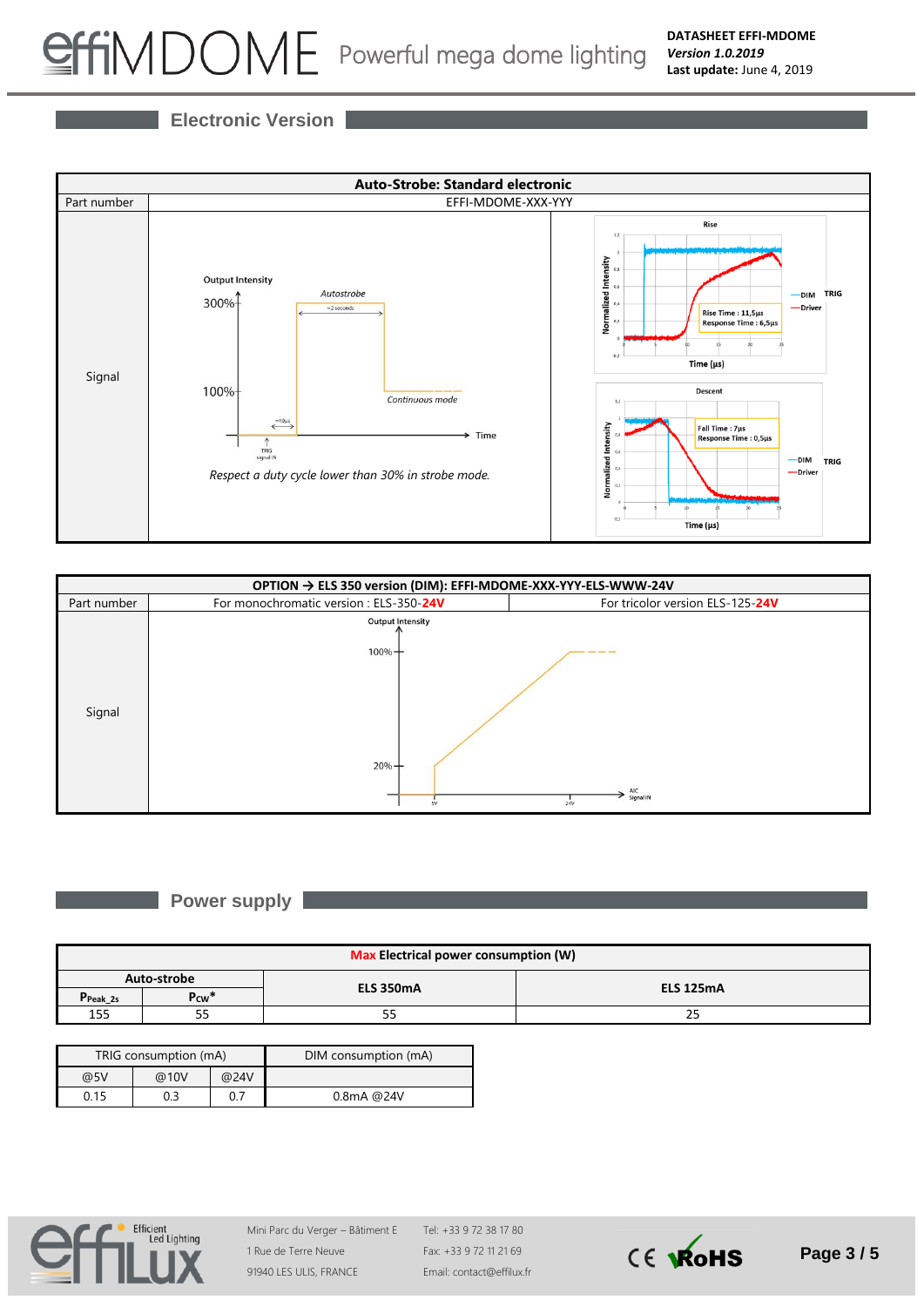Βí

## Mechanical considerations (Dimensions in mm)





 $\varnothing$  117



## Accessories



**Cables**

639,5

| Connectivity                     | <b>Orientation</b>   | Length          | Number                   |
|----------------------------------|----------------------|-----------------|--------------------------|
|                                  | Straight / Straight  | 2 <sub>m</sub>  | EFFC-CAB-M12-FM-5-DD-L2  |
| M12 - Female / Male - 5 contacts |                      | 5 <sub>m</sub>  | EFFC-CAB-M12-FM-5-DD-L5  |
|                                  |                      | 10 <sub>m</sub> | EFFC-CAB-M12-FM-5-DD-L10 |
|                                  | Straight / Bare wire | 2 <sub>m</sub>  | EFFC-CAB-M12-F-5-D-L2    |
| M12 - Female - 5 contacts        |                      | 5 <sub>m</sub>  | EFFC-CAB-M12-F-5-D-L5    |
|                                  |                      | 10 <sub>m</sub> | EFFC-CAB-M12-F-5-D-L10   |
|                                  | Elbow / Bare wire    | 2 <sub>m</sub>  | EFFC-CAB-M12-F-5-C-L2    |
| M12 - Female - 5 contacts        |                      | 5 <sub>m</sub>  | EFFC-CAB-M12-F-5-C-L5    |
|                                  |                      | 10 <sub>m</sub> | EFFC-CAB-M12-F-5-C-L10   |



Mini Parc du Verger – Bâtiment E 1 Rue de Terre Neuve 91940 LES ULIS, FRANCE